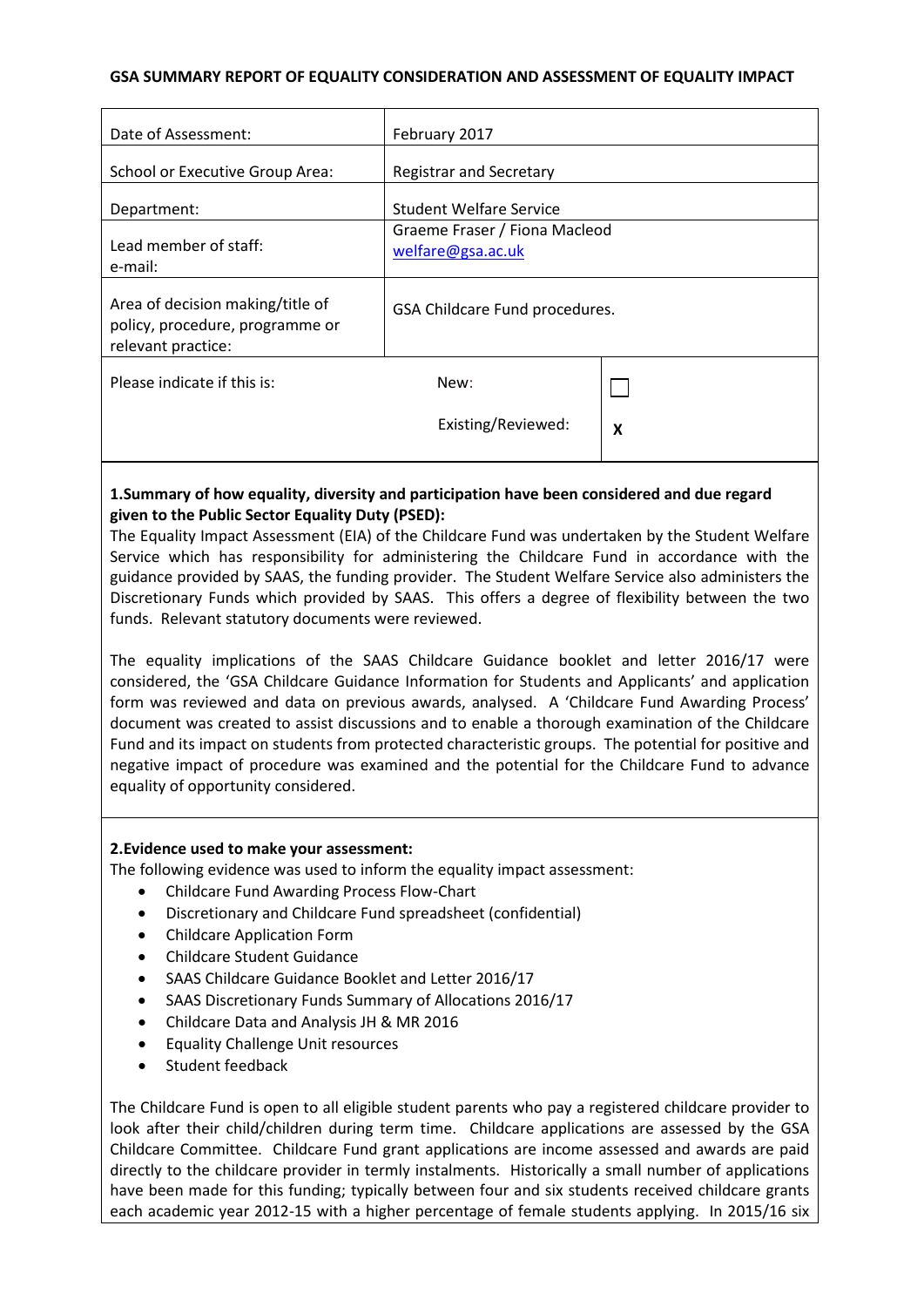students (4 female and 2 male students) received an award from the Childcare Fund. Ten students (6 female and 4 male students) have received funding in 2016/17 to date.

#### **3.Outline any positive or negative impacts you have identified:**

The Childcare fund administration and related procedures have a positive impact: the Fund accepts applications from eligible parents regardless of age, disability, gender reassignment, marital/civil partnership status, race, religion/belief or sex and expectant student parents are advised of this funding. Childcare Fund eligibility is also brought to the attention of expectant parents by way of GSA's Student Pregnancy and Maternity Support policy. Students who do not meet SAAS eligibility criteria are offered advice on the alternative funding options that may be available to them.

| <b>Action</b>                                                                                                                                                                                                                                       | <b>Equality Impact</b>                                                                                                                                                                                                                                                                                                                                                                        | Person             | <b>Time</b>            |
|-----------------------------------------------------------------------------------------------------------------------------------------------------------------------------------------------------------------------------------------------------|-----------------------------------------------------------------------------------------------------------------------------------------------------------------------------------------------------------------------------------------------------------------------------------------------------------------------------------------------------------------------------------------------|--------------------|------------------------|
|                                                                                                                                                                                                                                                     |                                                                                                                                                                                                                                                                                                                                                                                               | responsible        | frame                  |
| Guidance redrafted,<br>information for students and<br>application form reviewed,<br>updated and enhanced                                                                                                                                           | Clear information available for all students<br>regarding Childcare Funding and eligibility<br>requirements. Students who do not meet<br>eligibility requirements are directed to<br>alternative funding sources ie Discretionary<br>grants/Access scholarships/SFE Dependants<br>Grant where possible therefore advancing<br>equality regardless of protected characteristic<br>or domicile. | Student<br>Welfare | Completed<br>Aug 2016  |
| Positive action approach to<br>marketing and awarding of<br>Childcare Funds to ensure all<br>students receive the<br>maximum childcare support<br>available.<br>Continue one-to-one<br>support/guidance is provided<br>to all potential applicants. |                                                                                                                                                                                                                                                                                                                                                                                               |                    |                        |
| Process changed to accept<br>applications at the earliest<br>opportunity (July, once SAAS<br>funding allocation received)<br>and information to students<br>updated.                                                                                | Support planning for all student parents<br>regarding childcare and study; identify needs<br>and funding support/available regardless of<br>protected characteristic.                                                                                                                                                                                                                         | Student<br>Welfare | Completed<br>Sept 2016 |
| Monitor the protected<br>characteristics of Childcare<br>Fund recipients.                                                                                                                                                                           | Eliminate discrimination and advance equality<br>regardless of protected characteristic.                                                                                                                                                                                                                                                                                                      | Student<br>Welfare | Annually in<br>June.   |

### **4.Actions you have taken or planned as a result of your findings:**

#### **5. Where/when will progress and the outcomes of your actions be reported and reviewed:**

The operation of the Childcare Fund is reviewed by the Student Welfare Service and GSA's practices and procedures are evaluated in line with SAAS guidance annually.

### **6. How will your actions and intended outcomes contribute to the delivery of GSA's equality outcomes:**

While the actions identified do not contribute directly to the delivery of GSA's equality outcomes they support an inclusive environment and equality of access for student parents regardless of protected characteristic.